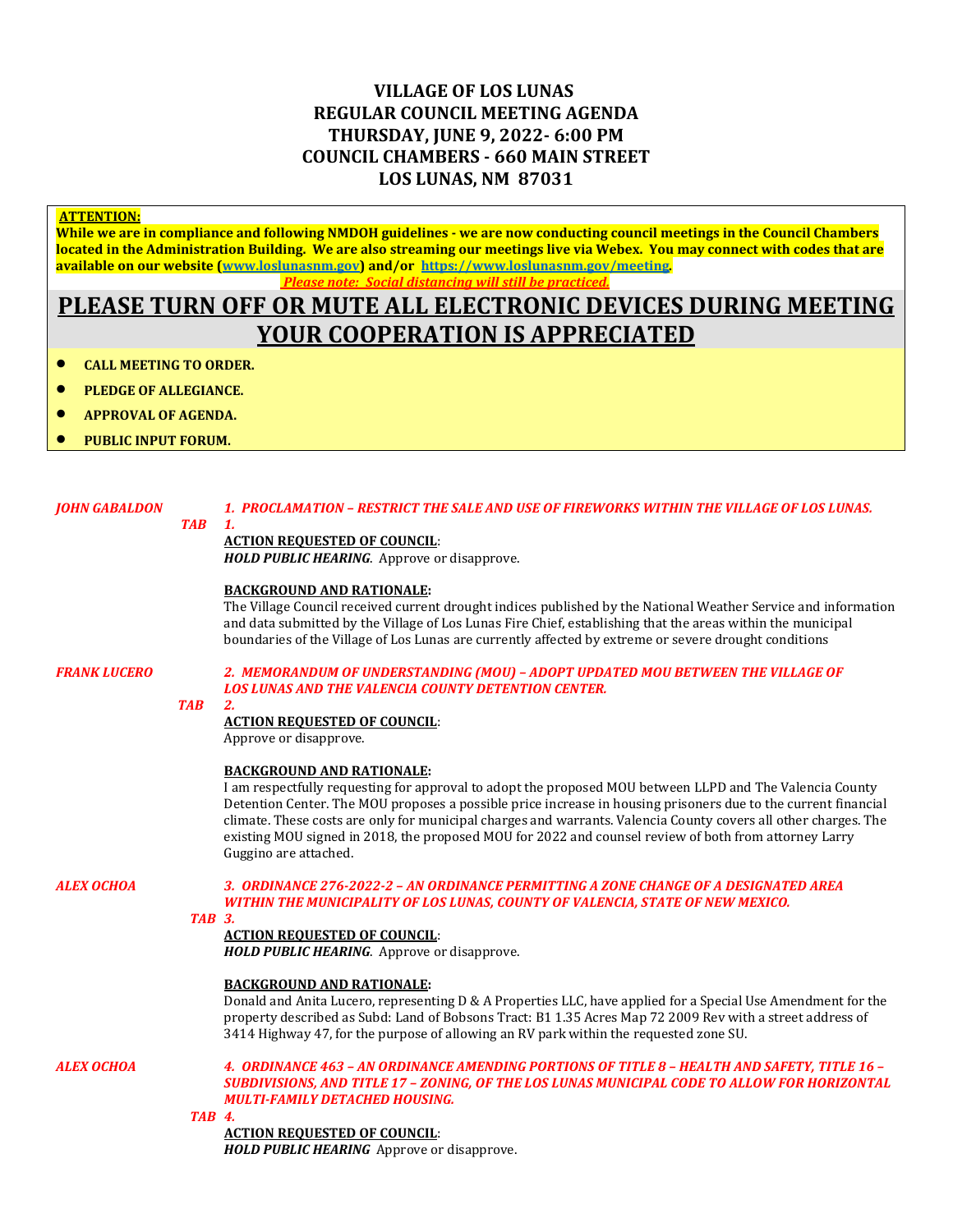#### **BACKGROUND AND RATIONALE:**

An ordinance amending portions of Title 8 - Health and Safety, Title 16 - Subdivisions, and Title 17 - Zoning, of the Los Lunas Municipal Code to allow for horizontal multi-family detached housing.

#### *ALEX OCHOA 5. RESOLUTION 22-09 – A RESOLUTION PERMITTING A SPECIAL USE AMENDMENT OF A DESIGNATED AREA WITHIN THE MUNICIPALITY OF LOS LUNAS, COUNTY OF VALENCIA COUNTY, STATE OF NEW MEXICO.*

#### *TAB 5.*

#### **ACTION REQUESTED OF COUNCIL**:

*HOLD PUBLIC HEARING.* Approve or disapprove.

#### **BACKGROUND AND RATIONALE:**

Tierra West LLC, acting agent for Huning LLC/Huning Limited Partnership, has applied for a special use amendment for the Huning Ranch Area Plan in order to amend the development standards to allow for horizontal multi-family detached housing within the H land use designation and to change the land use designation of the property described as Subd: Land of Huning Limited Partnership Tract: 2 25.23 Acres 2007 Rev, located south of Main St SW and west of Huning Ranch West LP SW, from C to H for proposed horizontal multi-family detached housing.

#### *JASON DURAN 6. SERVING ALCOHOLIC BEVERAGES AT JULY 4TH CELEBRATION.*

#### *TAB 6.*

#### **ACTION REQUESTED OF COUNCIL**:

Approve or disapprove.

#### **BACKGROUND AND RATIONALE:**

The Parks and Recreation Department sponsors the July 4th Celebration which has music, food, and fireworks. Steel Bender Brewery is interested in serving/selling Alcoholic beverages during this event. Due to Village Ordinance a resolution is necessary for this to be approved on Village property.

#### *MICHAEL JARAMILLO 7. BID AWARD RECOMMENDATION / PROJECT 1B PHASE I – CENTRAL RAIL PARK WATER LINE EXTENSION.*

#### *TAB 7.*

**ACTION REQUESTED OF COUNCIL**:

Approve or disapprove.

#### **BACKGROUND AND RATIONALE:**

The Public Works Department received four (4) Bids at the bid opening held on March 22, 2022, for the abovereferenced project. This project is partially funded through the U.S Department of Commerce, and administered through its Austin Texas Regional Office of the Economic Administration (EDA) \$1.3 million, and Local LEDA Funds \$1.3 matching funds. These funds have been allocated for the construction of approximately 7,230 feet of 18 and 12-inch diameter potable water pipeline and 8,270 feet of SCADA optic conduit extending west along New Mexico State Road 6 (NM 6) to the Transfer Station site. Within the council documentation submitted, three (3) of the bids included a "mathematical error" based on Article 6.11 (D) (2) of the State Procurement Code and the process followed is listed within the Molzen-Corbin letter (included). EDA has reviewed the bid packet and has approved the award to the low bidder. In addition, EDA has a responsibility to review and approve the low bidder due their funding requirements. The Public Works Department is requesting council approve and ratify EDA's low bid award. The bids below are corrected for the mathematical error in order to award. The corrected bid amounts from the bidders (exclusive of New Mexico Gross Receipts Tax [NMGRT]) are presented below:

## **Bids received exclusive of NMGRT:** TLC Plumbing & Utility  $$2,334,077.00$ <br>Spiess Construction, Inc  $$2,501,530.00$ Spiess Construction, Inc  $$2,501,530.00$ <br>Adame Construction, Inc  $$2,960,330.80$ Adame Construction, Inc  $$2,960,330.80$ <br>NM Underground Utilities, Inc  $$2,988,155.00$

## NM Underground Utilities, Inc. *8.**EXECUTIVE SESSION – pursuant to NMSA 1978 Section 10-15-1(H), the following matters may be discussed in closed session:*

#### *TAB 8.*

- *a)* Discuss Bargaining Strategy for Firefighters Collective Bargaining Agreement (CBA).
- *b*) Hire FT Recreation Assistant Recreation Division / Parks and Recreation Department.
- *c)* Hire (4) FT Police Officers Police Department.
- *d)* Promotion Deputy Chief Police Department.
- *e)* Promotion Lieutenant Police Department.
- *f)* Hire (1) FT Firefighter/EMT Fire Department.
- *g)* Hire FT Truck Driver/Equipment Operator Streets Division / Public Works Department.